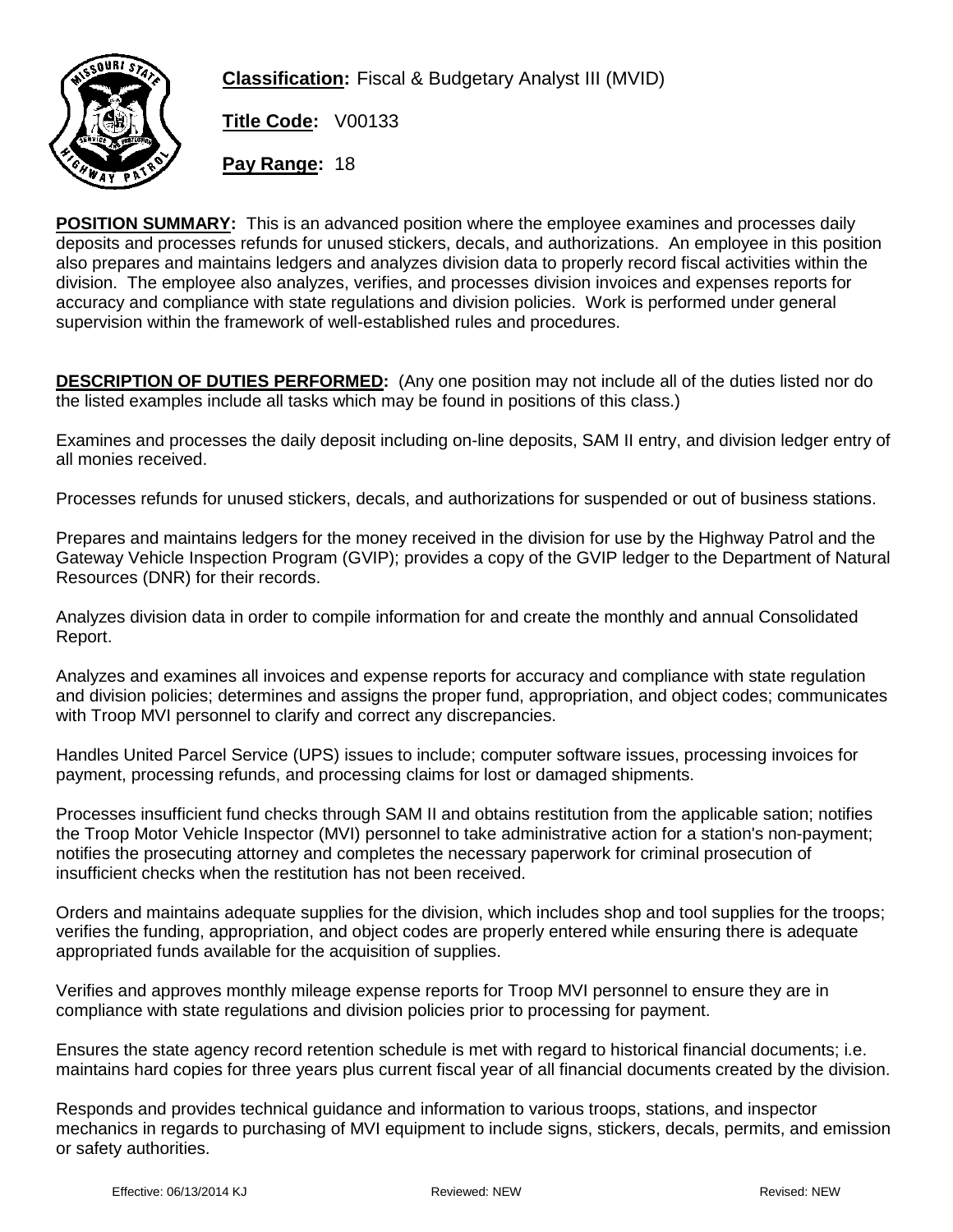Assists in the continued development and preparation of existing and new automated systems.

May train other MVI Division personnel on fiscal activities within the division.

Performs other related duties as assigned.

**REQUIRED KNOWLEDGE, SKILLS, AND ABILITIES:** Extensive knowledge of bookkeeping principles and practices.

Extensive knowledge of Patrol policies and procedures governing agency fiscal procedures and fiscal records maintenance.

Extensive knowledge of Microsoft Office software, to include Word and Excel.

Ability to develop complex formulas in Microsoft Excel to efficiently record and maintain fiscal activities.

Ability to apply general bookkeeping principles in the recording of appropriations and expenditures.

Ability to make computer entries in the SAM II on-line financial system.

Ability to make mathematical calculations with speed and accuracy.

Ability to maintain complex financial and clerical records and files.

Ability to verify documents produced and received, and takes proper steps to reconcile errors.

Ability to produce a high volume of work and meet predetermined deadlines.

Ability to organize and prioritize work effectively.

Ability to alphabetize, transport, file, and purge documents and records.

Skill in operating a calculator with a high degree of efficiency.

Ability to operate basic office equipment (e.g., typewriter, calculator, copier, personal computer, fax machine, telephone, printer, shredder, etc.).

Ability to communicate in English clearly and concisely, both orally and in writing.

Ability to work with material that may be of a sexual nature relating to criminal activity (e.g., written material, photographs, and/or verbal language, etc.).

Ability to establish and maintain harmonious working relations with other department employees and a variety of representatives from public and private agencies.

Ability to handle restricted and confidential information in a professional manner and maintain the information as such.

Ability to work hours as assigned.